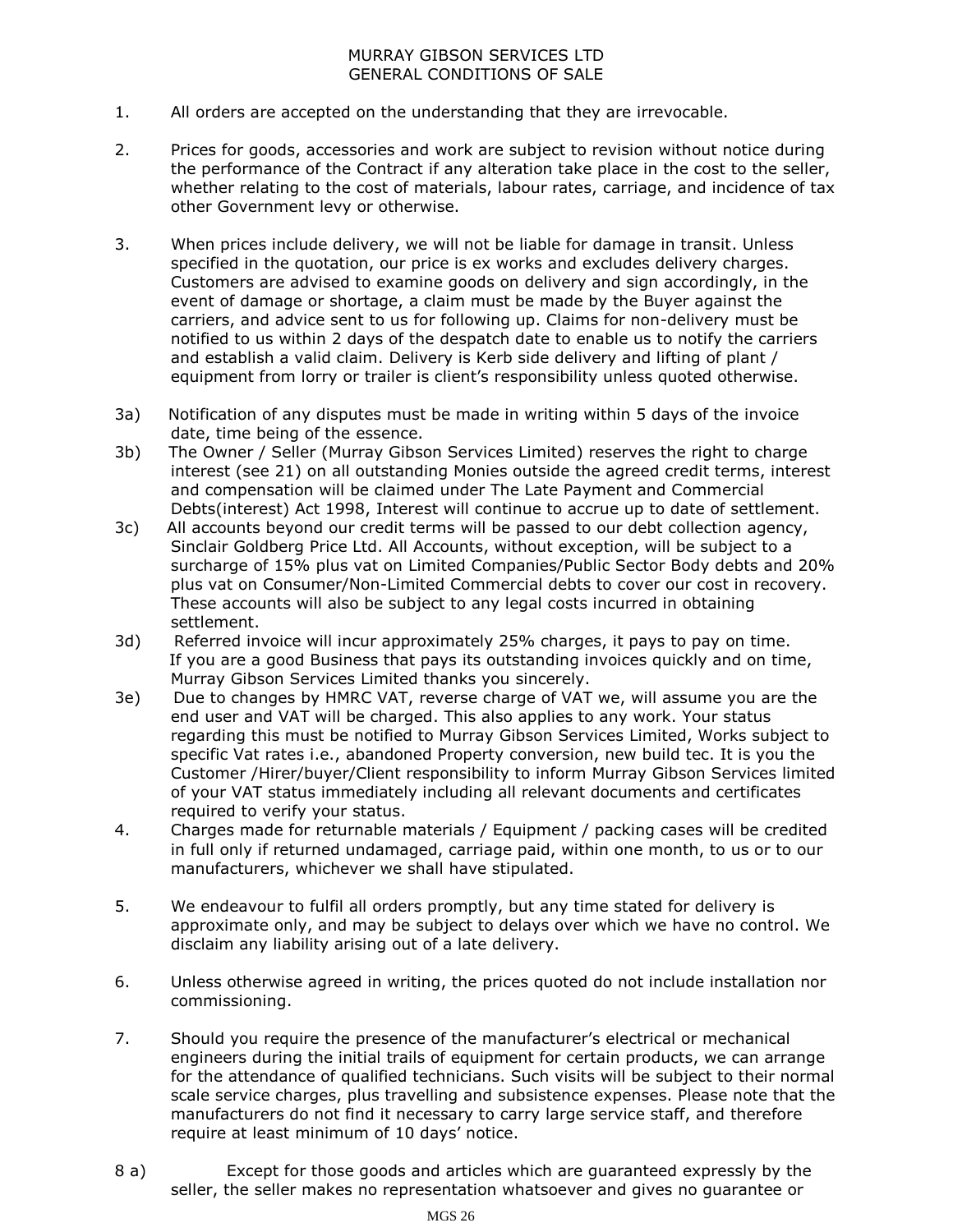warranty in respect of any goods or articles, manufactured, sold or supplied by the Seller, and all conditions and warranties whatsoever, whether statutory or otherwise are herby expressly excluded.

- 8 b) It is an expressed condition of any contract that the Seller does not accept any liability whatever in the contract or in tort for any injury, loss or damage, caused to any person or property by reason or arising out of the use of any goods or materials manufactured, sold or supplied by the Seller whether guaranteed by the Seller or not.
- 8 c) Parts which are not of our manufacture are expressly excluded from any guarantee that may otherwise have been given. We will however give you a guarantee equivalent to guarantee (if any) which we may have received from the supplier of such parts in respect thereof.
- 8 d) With sales of second hand equipment / materials or Plant no warranty or guarantee is given or implied and in particular the Seller makes no warranty that the goods are suitable for the purpose for which they are required and any implied condition to this effect is herby excluded. Purchaser / Hirer / Buyer (Customer) must satisfy himself prior to use that the equipment will conform to relevant Health & safety at Work Acts, and I.E.E. earthing and wiring regulations. Title to these goods does not pass until paid in full.
- 9) Title of these goods does not pass to the purchaser until payment has been received in full – Late Payment of Commercial Debts (Interest) Act 1998.
- 9 a) Title goods shall not pass to the buyer until all sums due to Murray Gibson Services Ltd have been paid in full.
- 9 b) As long as the buyer remains in possession of the goods whilst title thereto remains with Murray Gibson Services Ltd the buyer shall: -

i) Be bailee of the goods for Murray Gibson Services Ltd.

ii) The buyers shall store the goods separately from any other goods so that they are identifiable as the property of Murray Gibson Services Ltd.

 iii) all goods and materials delivered to site by us or on our behalf and destined for, or incorporated into, our works, shall remain our property until they have been paid for and all outstanding invoices of ours have been settled. We reserve the right to enter any premises, site or compound which is in your possession or control, in order to recover such goods and materials in default of payment.

- 9 c) Failure to make payment in accordance with the terms shall entitle Murray Gibson Services Ltd to trace and repossess the goods whether or not they have been installed elsewhere or to trace the proceeds resulting from the sale of the goods irrespective of the appointment of any Receiver or Liquidator and to enter any lands or premises where the goods or proceeds are located to exercise this right.
- 9 d) In event of the buyer incorporating the goods with any other goods in a manufacturing process or otherwise altering the goods in any way the products so produced shall be the property of Murray Gibson Services until title of the goods themselves would otherwise have passed to the buyer under these conditions and Clause (d) hereof shall apply to such products as it applied to the goods.
- 9 e) Notwithstanding anything herein contained the goods shall be at the buyer's risk forthwith upon delivery and the buyer shall be liable to insure the same and shall pay all sums due under this Order/Contract whether or not the goods are lost, destroyed, damaged or stolen.
- 9 f) The items of contract set out in para. (a) to (e) inclusive above do not entitle the buyer to return the goods or refuse or delay payment on the grounds that the property in them has not passed to him.